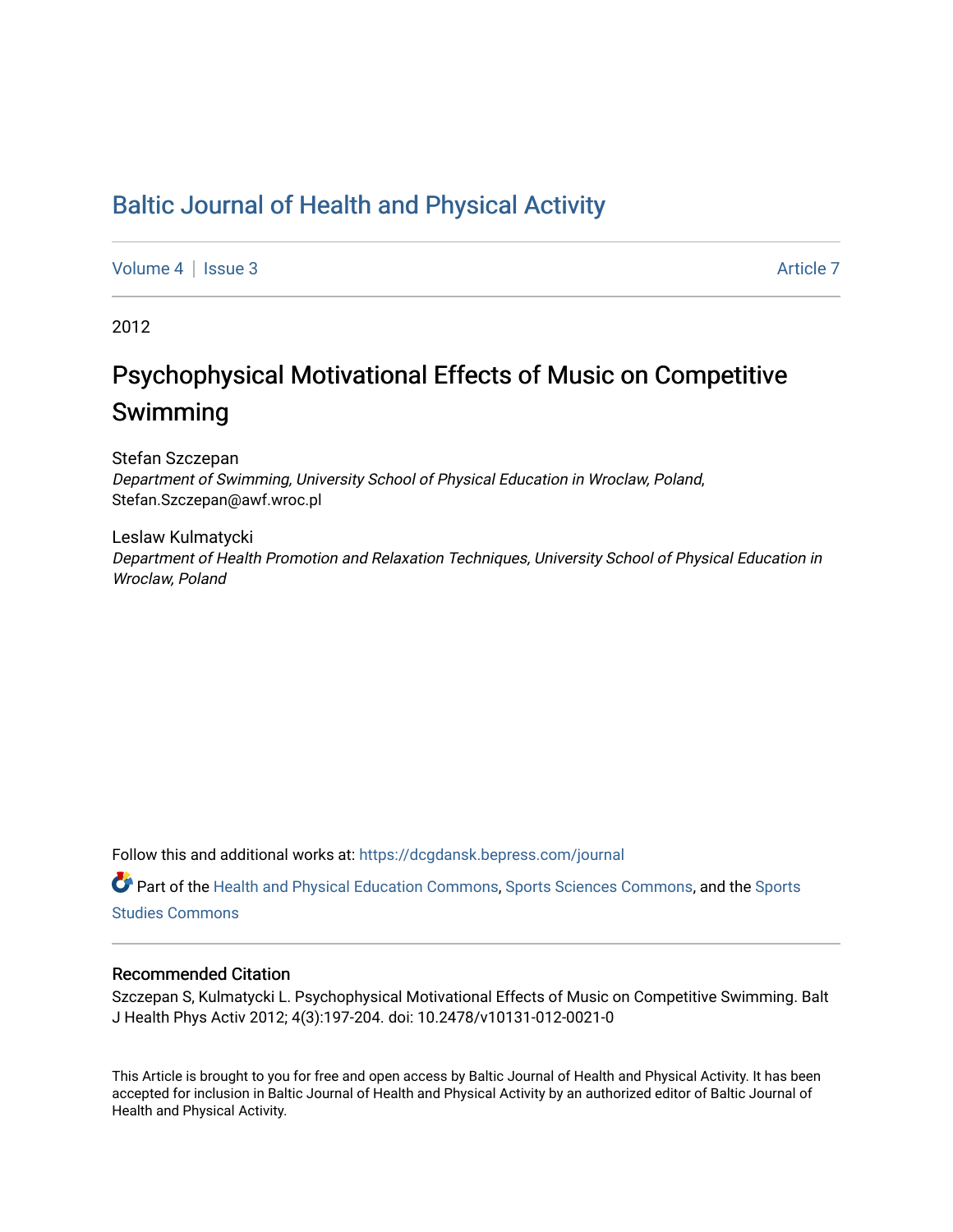VERSITA ORIGINAL ARTICLE

DOI: 10.2478/v10131-012-0021-0

|                                                                                                                                                                                                                                                                                        | <b>Psychophysical Motivational Effects of Music</b><br>on Competitive Swimming                                                                                                                                                                                                                                                                                                                                                                                                                                                                                                                                                                                                      |  |  |  |
|----------------------------------------------------------------------------------------------------------------------------------------------------------------------------------------------------------------------------------------------------------------------------------------|-------------------------------------------------------------------------------------------------------------------------------------------------------------------------------------------------------------------------------------------------------------------------------------------------------------------------------------------------------------------------------------------------------------------------------------------------------------------------------------------------------------------------------------------------------------------------------------------------------------------------------------------------------------------------------------|--|--|--|
| <b>Authors' Contribution:</b><br>A - Study Design<br>B - Data Collection<br>C - Statistical Analysis<br>D - Data Interpretation<br>E - Manuscript Preparation<br>F - Literature Search<br>G - Funds Collection                                                                         | Stefan Szczepan <sup>1 (A, B, C, D, E, F, G)</sup> , Lesław Kulmatycki <sup>2 (D)</sup><br>University School of Physical Education in Wroclaw, Poland<br>Department of Swimming<br><sup>2</sup> University School of Physical Education in Wroclaw, Poland<br>Department of Health Promotion and Relaxation Techniques                                                                                                                                                                                                                                                                                                                                                              |  |  |  |
|                                                                                                                                                                                                                                                                                        | Key words: psychophysical motivational effects, music, competitive swimming                                                                                                                                                                                                                                                                                                                                                                                                                                                                                                                                                                                                         |  |  |  |
| <b>Background:</b>                                                                                                                                                                                                                                                                     | <b>Abstract</b><br>The aim of the study was to assess changes in motivation levels in the subjects who<br>were provided with motivational music (independent variable). The additional aim was<br>to establish differences between two study groups in terms of swimming effective-                                                                                                                                                                                                                                                                                                                                                                                                 |  |  |  |
| <b>Material/Methods:</b>                                                                                                                                                                                                                                                               | ness.<br>The employed research method relied on a laboratory experiment. The study included<br>8 subjects involved in swimming training. They were divided into two groups - control<br>(C) and experimental (E) ones. The study consisted of three trials during which the<br>subjects swam a distance of 50m front crawl with maximum velocity. In the first trial<br>neither of the groups had an independent variable. In trials two and three group C<br>swam the distance listening to white noise. Group E received motivational music of<br>choice (independent variable). Before and after the trials the subjects' motivation was<br>assessed by means of the MOTO scale. |  |  |  |
| <b>Results:</b>                                                                                                                                                                                                                                                                        | The motivation level assessed by means of the MOTO scale revealed no statistically<br>significant differences in the groups. The Mann-Whitney U Test showed no statisti-<br>cally significant differences between the study groups in terms of their times over 50<br>m.                                                                                                                                                                                                                                                                                                                                                                                                            |  |  |  |
| <b>Conclusions:</b>                                                                                                                                                                                                                                                                    | Motivational music which the swimmers received when swimming had no impact on<br>an increased level of the swimmers' motivation and swimming effectiveness.                                                                                                                                                                                                                                                                                                                                                                                                                                                                                                                         |  |  |  |
| Word count: $3,121$<br>Tables: 1<br>Figures: 0<br>References: 40                                                                                                                                                                                                                       | Received: June 2012<br>Accepted: September 2012<br>Published: October 2012                                                                                                                                                                                                                                                                                                                                                                                                                                                                                                                                                                                                          |  |  |  |
| Corresponding author:<br>Stefan Szczepan MSc<br>Department of Swimming University School of Physical Education, Wroclaw<br>al. I.J. Paderewskiego 35 (Swimming pool)<br>51-612 Wrocław, Poland<br>Phone: +48 71 347 3404   Fax: +48 71 347 3450<br>E-mail: Stefan.Szczepan@awf.wroc.pl |                                                                                                                                                                                                                                                                                                                                                                                                                                                                                                                                                                                                                                                                                     |  |  |  |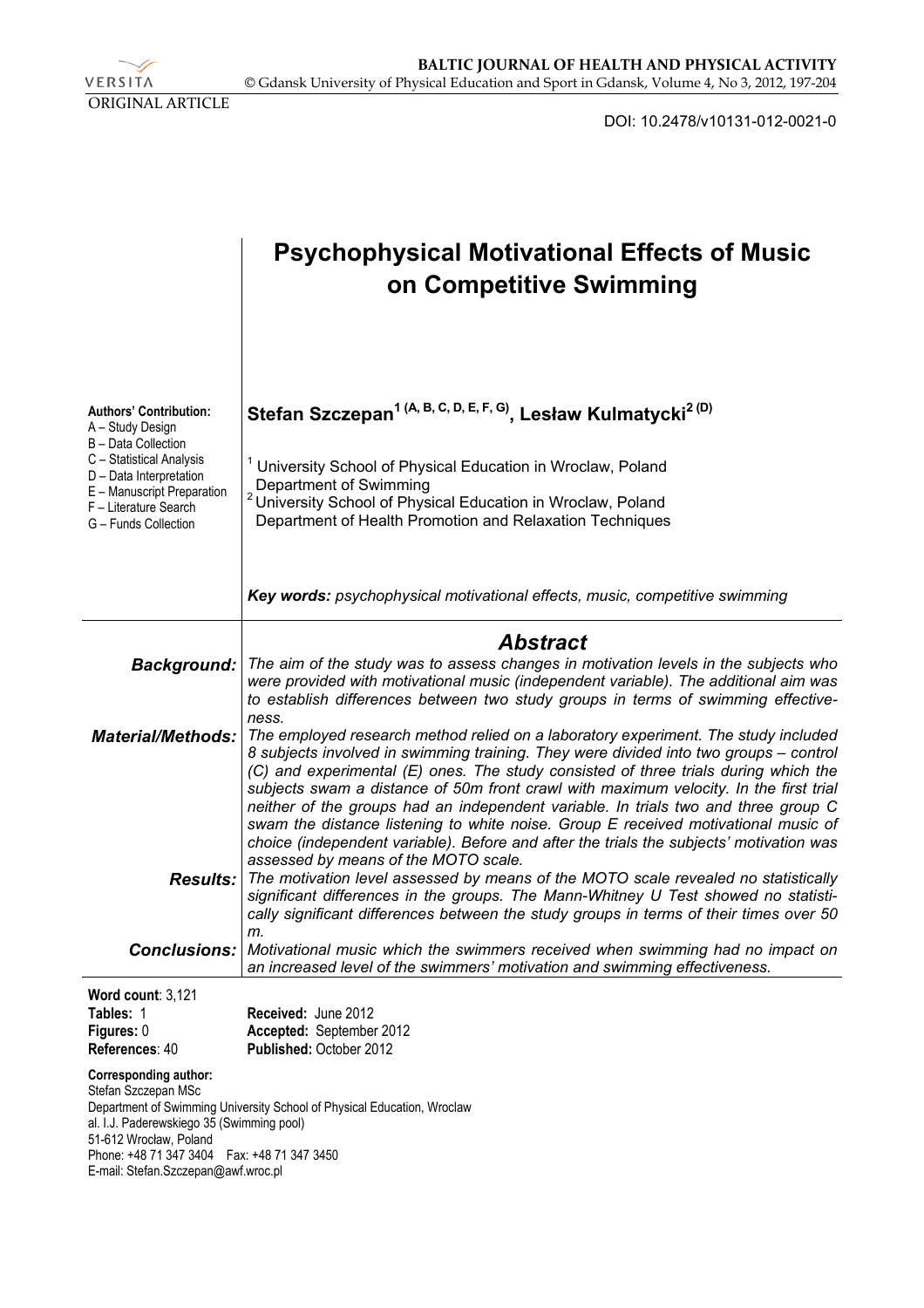## **Introduction**

For years music has been regarded as a beneficial element in the life of humans, an element influencing their health. It has been used for relaxation purposes and in medicine as part of therapeutic treatment [1]. At some point people began to appreciate its beneficial qualities in other areas as well, e.g. physical activity. Since music is believed to be able to motivate [2], spur into action [3], relax [4] and lower perceptions of effort, it has become increasingly used in sports and leisure activities. Its application in these areas has been facilitated by technological developments making it possible for music to accompany professional athletes or amateurs in their daily or occasional physical activities, while its benefits have been increasingly used to improve competitive performance or make physical leisure activities more pleasant. Music is a cure for the soul even for people commonly described as not very musical or completely unmusical, for amateurs and for competitive athletes. The present paper examines selected theoretical premises of the impact of music on the motor sphere of human life as well as practical implications resulting from a number of studies [2, 6].

The healing powers of music have been used since the earliest stages in the evolution of humanity. Pythagoras stressed its impact on mood changes [7]. The topic was analysed by ethnomusicologists' publications describing healing rituals [8].

In turn, Francois Delsarte pointed to the application of music as a movement stimulator [9], and a French educator Emil Jaques-Dalcroze pointed to the essence of experiencing music and stressed its value for a general development of individuals, noting his pupils' basic motor reactions to music [10]. As movement in music contains elements such as rhythm, tempo, dynamics, harmony and form – elements which are also present in physical movement – the discovery of the links between music and motor activity was inevitable and became the basis for their explanations. Rhythm was proclaimed to be the main factor determining the usefulness of music for motor activities [11]. Rhythm was responsible for the organisation of time in a piece of music, it introduced order and stimulated, with Dalcroze regarding it as the basis for motor activities [11]. It was also considered as a stimulating factor and as a response of the body to this stimulus [12], which is why it was treated as an important element of music. Tempo, i.e. the speed with which a piece is performed – slowly, moderately or fast – as well as agogical issues related to its successive changes, i.e. acceleration and slowing down [11], are also observed when motor tasks are performed. Dynamics were to describe the intensity of musical sounds. The shape of the melodic line influenced the choice of musical works, e.g. acting as relaxing or stimulating factors [13]. Harmony referred to consonances in chords and their links, signifying concordance of shapes. Harmonic changes occurring in music could influence emotional reactions [11]. The form of a musical work determined the choice of movements in its choreographic adaptation [11].

In subsequent years music treatment, already defined as music therapy, acquired a scientific basis, making its mark on healthcare centres. Music therapy was used in the treatment of stress and frustration, introducing emotional stability [14], entering the sphere of physical education in the subsequent stages of its development. Rhythmical and musical tasks were used as a musical education method during physical education classes in various forms to develop motor skills. Their influence usually made people's inner inhibitions, uncertainty and shyness disappear, and created an active interest as well as an atmosphere of joy and satisfaction [15]. Various original physical education methods were developed mainly on the basis of the melodic line of music. The Kniesses' rhythmic gymnastics involved a search for new forms of movement combined with rhythm and music [16]. Dance education according to Laban's method – influenced the learners' psychophysical development through dance and music [17]. Orff's pedagogical programme provided a synthetic way to achieve the objectives set by the educational system at the time thanks to the use of, among others, music and singing [18]. There was also Kodaly's Hungarian system of musical education [19]. Suggestions concerning the use of music in the teaching of motor skills were proposed by Starosta [20], who in his studies provided additional information in the form of an acoustic signal, e.g. sound combined with a command. This kind of simultaneous information could facilitate the acquisition of kinaesthetic sensations. Costa-Giomi [21] analysed the impact of piano playing on the cognitive sphere in children, concluding that their cognitive abilities were improved. The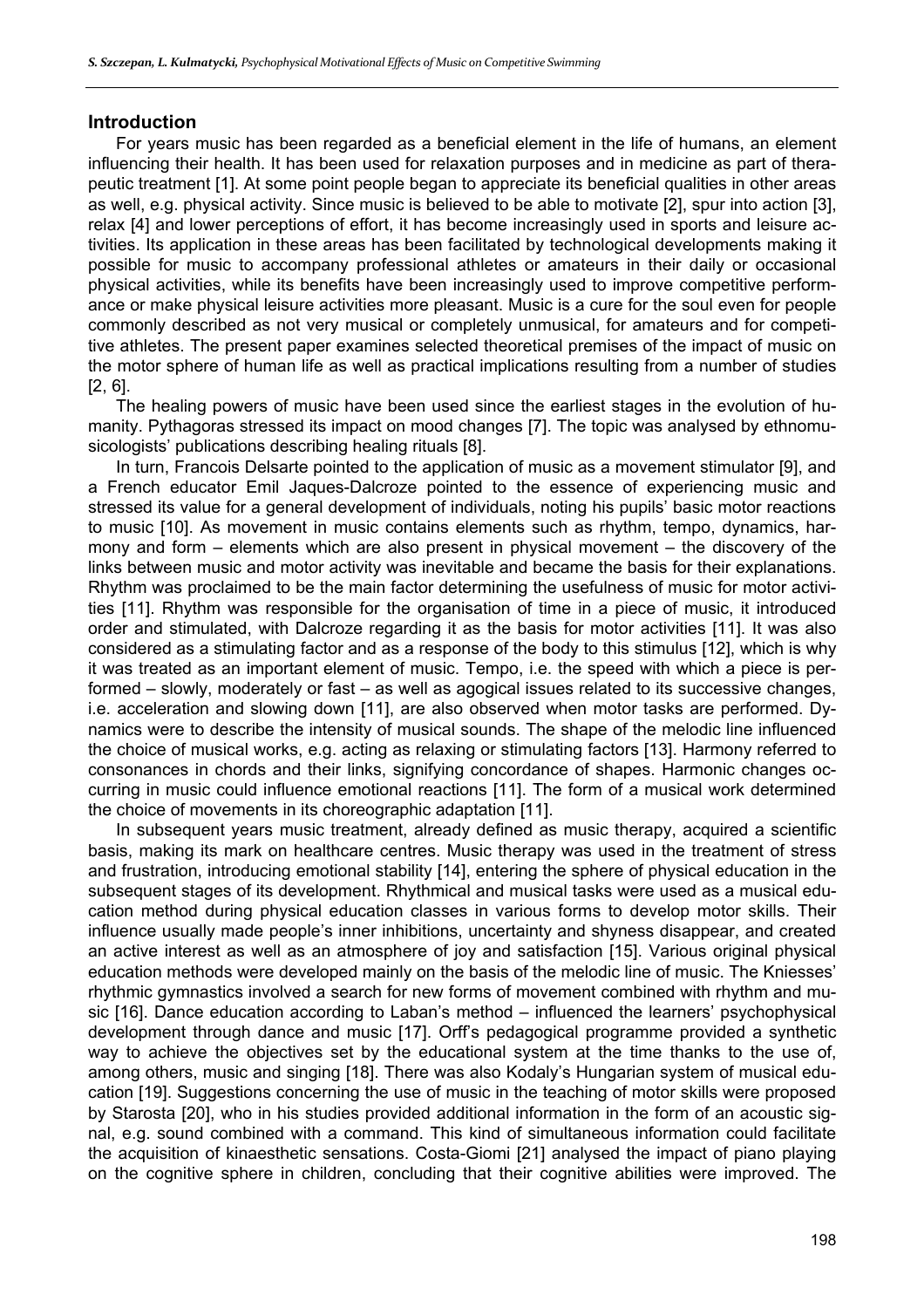literature on the subject also contains examples of methods to achieve cognitive enhancement, referring to this as the so-called Mozart effect [22, 23].

As technology developed and spread, music – increasingly identified with benefits related not only to therapy or physical education – was transferred to competitive sport and recreational physical activity. People started listening to music during track and field training sessions, cycling training sessions or when jogging. It was a matter of time for the impact of music in various disciplines to become a subject of empirical studies. Karageorghis and Terry [24] described the main benefits of listening to music for athletes. These were: a) enhancing a positive and limiting a negative mood; b) arousal before physical activity or relaxation of the body; c) dissociation from unpleasant sensations such as pain and fatigue; d) lowering perceptions of effort; e) enhanced work effectiveness through synchronisation of movement with music; f) better acquisition of motor skills when adjusting the rhythm to the required movement patterns; g) good mental state; h) increased performance thanks to all the above mechanisms.

Music associated with physical activity, absorbing various sports eventually reached water, responding to the needs of competitive athletes, amateurs and other consumers. Tools enabling swimmers to listen to their favourite music not only before or after but also during a swimming training session enable them to experience the auxiliary functions of music as an ergogenic factor, motivational factor, an element focusing their attention on the task at hand or limiting external information. Given the lack of empirical evidence of beneficial psycho-physical impact of music on swimmers – which has been proven in other disciplines – the present paper attempts to find and confirm such evidence.

## *Aim of the study*:

The main aim of the study was to assess changes in the subjects' motivation levels as a result of providing them with motivational music. The additional aim was to establish differences in swimming effectiveness – expressed in the time needed to cover a distance of 50m in a control (C) and an experimental (E) group as a result of providing them with motivational music. The realization of the goal was based on verification of the following research hypothesis: Providing motivational music increases the level of swimmers' motivation and increases swimming effectiveness. To verify the hypothesis the following research questions were put forward: How does the level of motivation change as a result of providing motivational music? and How does the swimming effectiveness change as a result of providing motivational music?

# **Material and Methods**

#### *Research material*

The subjects were competitive swimmers,  $n = 8$  swimmers. The small number of research respondents was a result of a pilot character of the study. They were randomly divided into two groups – the control (C) and the experimental (E) one. The subjects' performance level was assessed on the basis of their personal bests over 50m front crawl, which were ( $\bar{x}$  =25.58  $\pm$  =2.05). The characteristic data of the study subjects (Table 1) reflect the idea behind the choice of the research material, the idea that was subordinated to the aim of the study. The subjects for the study were selected on the basis of the following similarity criteria: a) age; b) mastery of the swimming technique reflected in each swimmer's personal best over 50m freestyle. In order to make the groups equal in terms of their performance level, the assumption was that the standard deviation could not be greater than 10% of the average personal best (10%  $\bar{x}$ ) in each group (C 10%  $\bar{x}$  = 2.52,  $\pm$  = 2.48), (E 10%  $\bar{x}$  = 2.60,  $\pm$  = 1.80), a condition that was fulfilled; c) somatic parameters, which became an objective premise testifying to the subjects' similar potential with regard to generating propulsion influencing swimming effectiveness. In order to make the groups equal in terms of this criterion, the assumption was that the standard deviation could not be greater than 10% of the average body height (10%  $\bar{x}$ ) in each group (C 10%  $\bar{x}$  =18.28,  $\pm$  =9.43), (E 10%  $\bar{x}$  =17.95,  $\pm$  =12.01), a condition that was fulfilled. The similarity in somatic parameters and reflected mastery of the swimming technique suggested a similar motor potential of the subjects.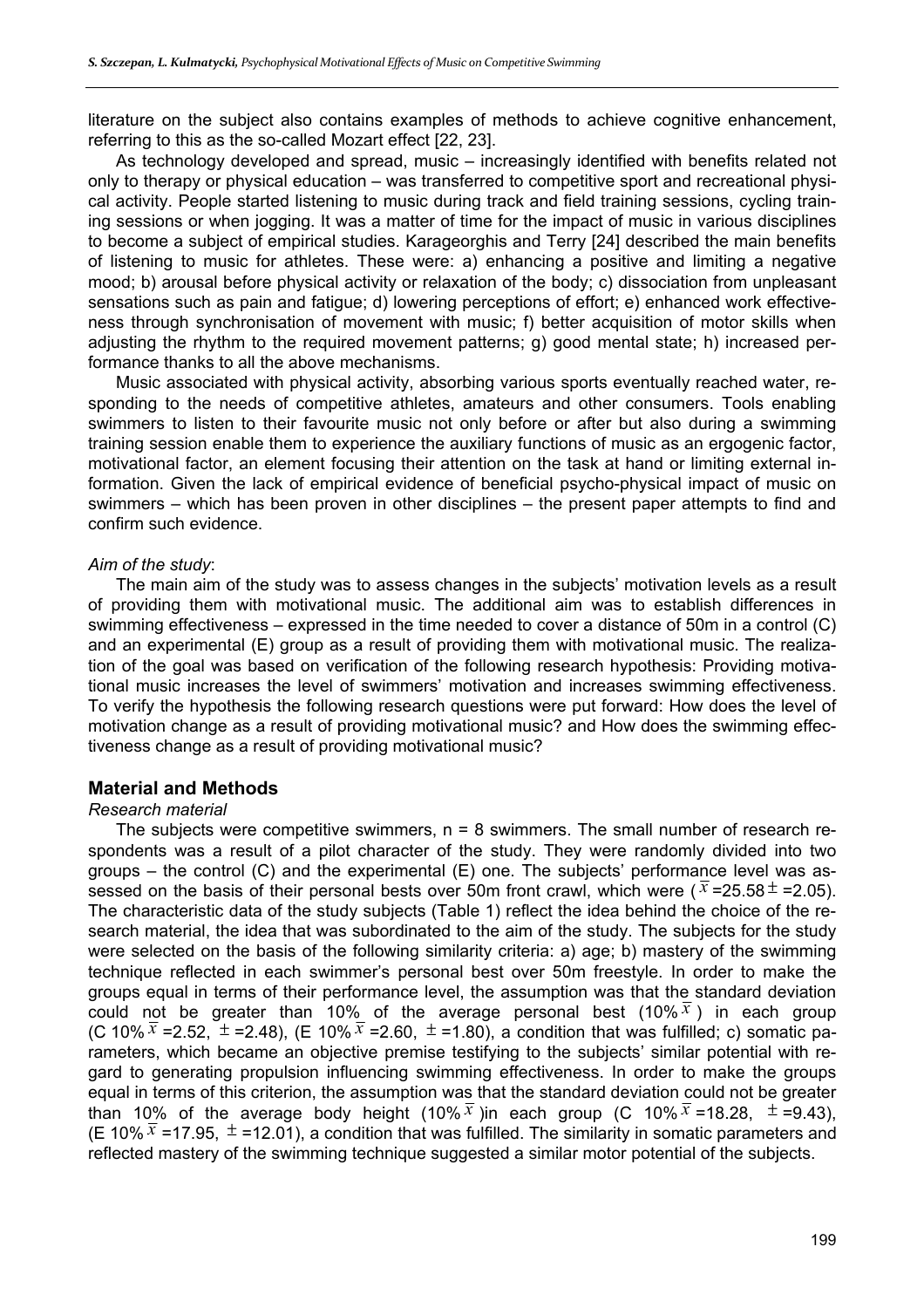| Group        | Subjects           | Personal best<br>50m freestyle<br>[s] | Age<br>[years] | Height<br>[cm] | Body weight<br>[kg] | $(t_{2,3/1})$<br>[%] |  |  |
|--------------|--------------------|---------------------------------------|----------------|----------------|---------------------|----------------------|--|--|
| Control      | X1                 | 28.70                                 | 23             | 170            | 62.50               | $-1.41$              |  |  |
|              | X <sub>2</sub>     | 24.60                                 | 21             | 182            | 74.40               | $-3.46$              |  |  |
|              | X3                 | 24.50                                 | 23             | 187            | 82.20               | $-0.14$              |  |  |
|              | X4                 | 22.90                                 | 27             | 192            | 91.00               | $-0.33$              |  |  |
|              | $\overline{x}$     | 25.80                                 | 23.50          | 182.75         | 77.52               |                      |  |  |
|              | $\pm$              | 2.48                                  | 2.52           | 9.43           | 12.10               |                      |  |  |
|              | 10% $\overline{x}$ | 2.52                                  |                | 18.28          |                     |                      |  |  |
|              | Y1                 | 28.34                                 | 22             | 165            | 53.5                | $-0.28$              |  |  |
|              | Y2                 | 26.36                                 | 29             | 182            | 80.5                | 0.94                 |  |  |
| Experimental | Y3                 | 24.27                                 | 23             | 177            | 74.1                | 1.16                 |  |  |
|              | Y4                 | 24.96                                 | 23             | 194            | 95.1                | $-0.76$              |  |  |
|              | $\overline{x}$     | 25.98                                 | 24.25          | 179.5          | 75.8                |                      |  |  |
|              | Ŧ                  | 1.80                                  | 3.20           | 12.01          | 17.27               |                      |  |  |
|              | 10% $\overline{x}$ | 2.60                                  |                | 17.95          |                     |                      |  |  |
| Total        | $\overline{x}$     | 25.58                                 | 23.88          | 181.13         | 76.66               |                      |  |  |
|              | Ŧ                  | 2.05                                  | 2.70           | 10.14          | 13.83               |                      |  |  |
|              | 10% $\overline{x}$ | 2.56                                  |                | 18.11          |                     |                      |  |  |

Table 1. Characteristics of the study groups

 $(t_{2,3/1})$  – assumption that the distance will be covered at V max.

#### *Research methods*

The method used in the study was that of a laboratory experiment involving two groups (C and E) and an experimental factor (independent variable) for group E. Two measurements – initial (pretest) and final (post-test) – were made accompanied by inter-group comparisons [25]. The study was carried out in a 25m indoor swimming pool. The studied parameters were analysed in the Research Laboratory, which has a Quality Management Certificate, ISO 9001:2009. For both study groups – the control (C) and the experimental (E) one – the study consisted in three trials: T1 (pretest), T2, T3 (post-test). The subjects used front crawl technique, starting from a stationary, frontlying position in water. In the first trial (T1) the subjects from both groups swam 50m at maximum velocity without received the motivational music (independent variable). In the second and third trial (T2 and T3), the subjects received the independent variable. In these trial the control group (C) performed the trials listening to white noise. The experimental (E) group received motivational music of choice (independent variable). Diagnostic values obtained during the study (motivation level and times over the 50m distance) in the control and the experimental group were used to assess the differences between them, as was the impact of music on the subjects' motivation levels and swimming effectiveness. In order to minimise effects of fatigue, the subjects performed all trials with their heart rates at the resting level. The resting heart rates were established before the trials in the 5th minute after a 10-minute warm-up. Each trial took place in water at a unified temperature of 27°C. The time taken to cover the distance of 50m was measured electronically by means of the Colorado Time System with an accuracy of 0.001 s.

#### *Assumption that the distance will be covered at V max*

In order to verify the reliability of task performance (swimming at V max), an assumption was made that the average time to cover 25 m in the first trial could not be greater than 10% of the average time for the distance in the second and third trial (see Table 1), i.e. the average value of swim time for the distance in trials 2 and 3 in relation to the average value of swim time in trial 1 was defined by the following equation (1):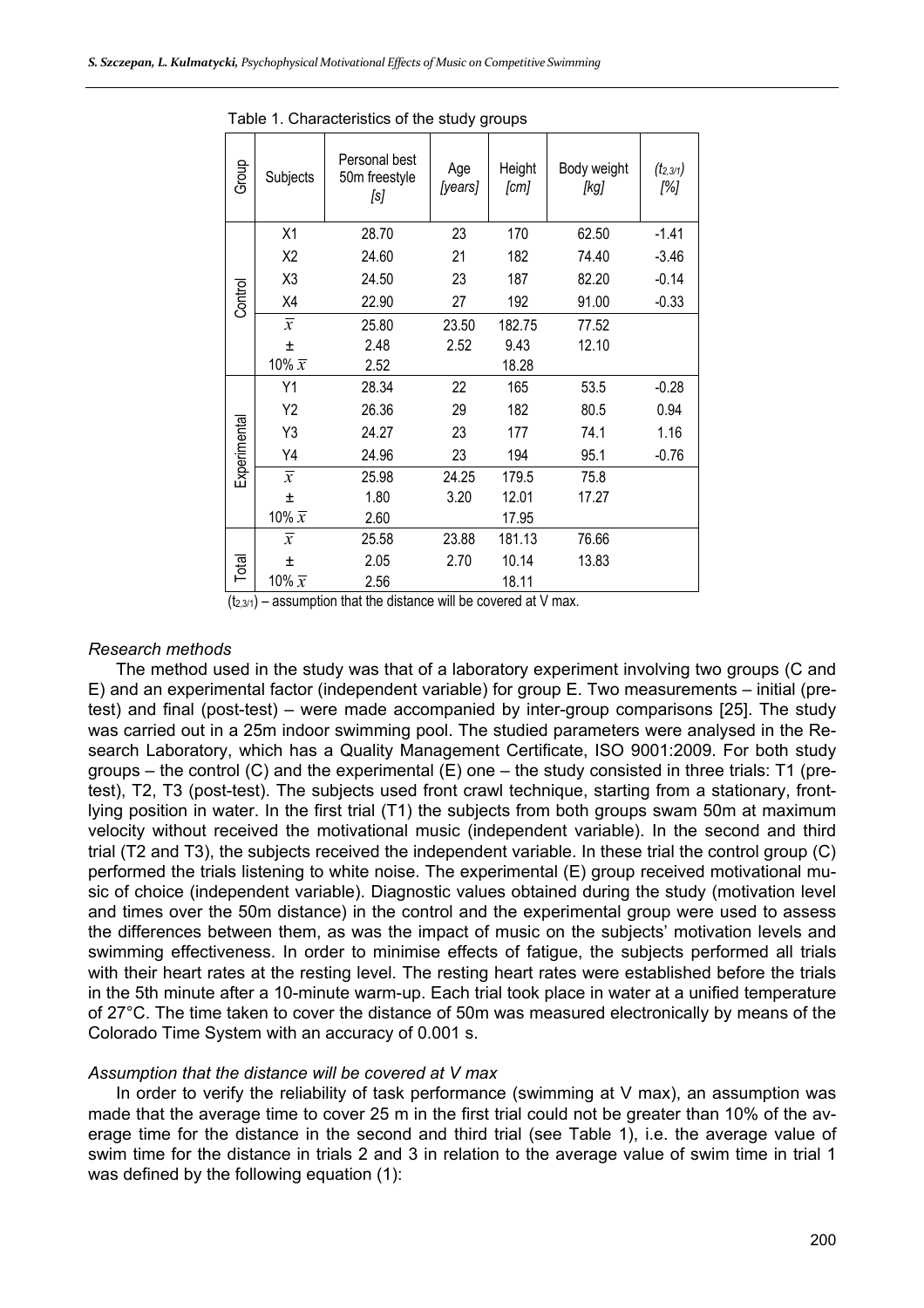$$
t_{2,3/1} = 100 - \frac{t_{2,3}}{t_1} \times 100.
$$
 (1)

#### *Assessed motivation levels*

Before and after the trials the subjects' motivation was assessed. The level of motivation was assessed by means of a motivation questionnaire – MOTO scale [26].

#### *Procedure for preparing the independent variable*

Motivational music meant a musical piece individually selected by a subject and having a motivating function, spurring the subject to perform a specific action or display specific behaviour [27]. Motivation is a system of needs and values defining the direction and degree of an individual's engagement in his or her aspirations and actions [27]. Before the experiment a list of works indicated by the subjects was compiled. The works were then entered into the hard disk of a music playing device. White noise was a type of acoustic noise with a completely flat spectrum.

#### *Research tool*

Sounds were delivered to the subjects by means of a Finis SWIMP3 MP3 player.

# **Results**

The level of motivation assessed by means of a motivation questionnaire – MOTO scale [26] – did not show any changes in the swimmers' motivation.

Statistical analyses were carried out by means of the Statistica 9.0 software. A non-parametric Mann-Whitney U test for two independent trials was used to test statistically significant differences between the studied groups with regard to the times over the 50m distance (C;  $\bar{x}$  = 29.75s;  $\pm$  = 3.27), (E;  $\bar{x}$  = 29.27s;  $\pm$  = 3.08). Given the small size of the study group, the Mann-Whitney U test [28] provides no basis to conclude that the experimental group is significantly different from the control group in the analysed variables (6.00;  $p = 0.69$ ). This means that the variable used in the study did not influence the times achieved by the swimmers from the experimental group over the 50 m distance. However, there is a tendency suggesting that we may expect statistical significance with bigger study groups (the small number of subject in this case was associated with the pilot-like nature of the study).

# **Discussion**

In swimming the role of motivation is regarded as crucial, because after a while monotony may appear among swimmers, especially competitive ones, leading in extreme cases to their abandoning training. As motivational features of music we can consider: a) response to rhythm, b) musicality, c) influence of culture [2, 29]. These qualities of music motivate and help to overcome the invariability of exercises, which, in swimming training, is referred to swimming from wall to wall. The low attractiveness of training itself is discouraging, while training monotony may dampen the enthusiasm of even the most highly motivated swimmers [30]. This is why listening to music during exercises in water has become popular in sport and in leisure activities. Numerous empirical studies have confirmed the beneficial impact of music not only on the psychological but also on the physiological sphere. Szabo, Small and Leigh [6] found that during the switch from slow to fast music the music and its tempo had an ergogenic effect. Szmedra and Bacharach [31] demonstrated that listening to music lowered the heart rate, the lactate level and noradrenalin production when their subjects ran at  $70\%$  VO<sub>2max</sub>. However, not all music produces effects beneficial to the human body during physical activity. When studying the link between the heart rate and musical tempo, Karageorghis, Jones and Low [32] found that fast and moderate tempo influenced the heart rate. Fast tempo of over 120 bpm (beats per minute) is thus preferred during physical activity.

As scientists expanded their knowledge, many experiments began to direct their attention elsewhere as well. The Russian neurologist Alexei Koudinov suspected swimmers listening to music before races of doping [33, 34]. In sport, ergogenic aids are various substances used by ath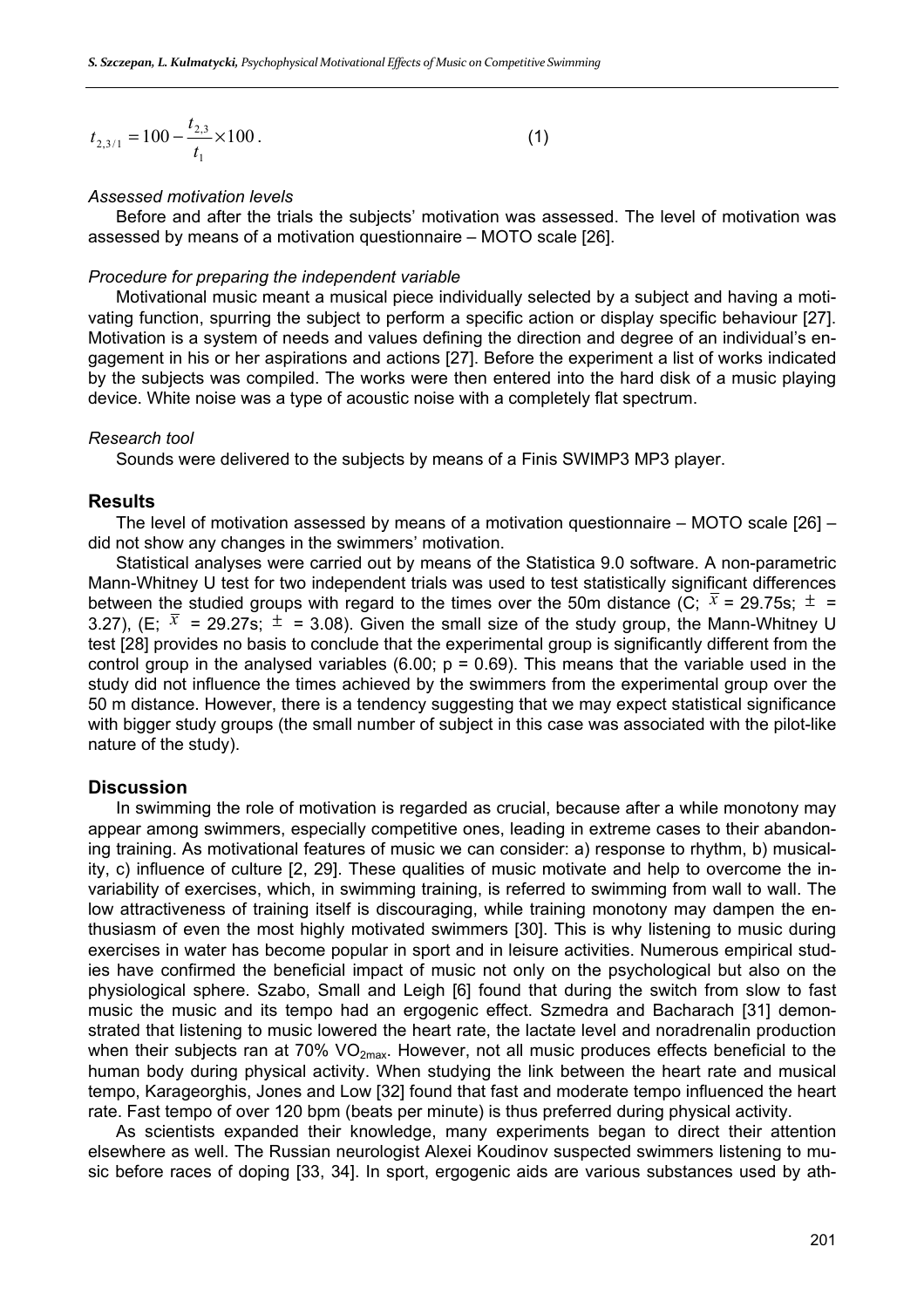letes to enhance their performance [35]. Koudinov's accusations were substantiated by Chou, Wang, Chen and Pai in their studies [36], in which asthma patients undergoing music therapy saw their oxyhaemoglobin – responsible for transporting oxygen from the lungs to the various tissues – return to the standard level much faster. The regulations of the World Anti-Doping Agency, WADA, have banned methods improving the transport of oxygen or enhancing its intake or delivery [37]. Thus Koudinov concluded that music was an ergogenic aid. We should also mention here the regulations of the International Swimming Federation, FINA, according to which no swimmer may be allowed to use devices or clothing that could enhance his or her speed, buoyancy or endurance in competition [38]. Due to a lack of available tools that would have made it possible to listen to music when performing exercises in water, it was impossible in the past to determine the impact of music on the performance of various tasks by the swimmers. That is why various experiments concerned physical activities excluding swimming. As technology developed, there appeared commonly available tools that made such analyses possible. It is worth noting that swimming with music during training may have beneficial psychological and physiological effects. It is sufficient to transfer the impact of music we know in other disciplines to swimming and leisure activities in water. In the case of competitive swimming, we should not be too optimistic, because the beneficial effect of music ends at the moment when it is most needed. In their research, Pujol and Lengenfeld [39] did not demonstrate a beneficial effect of music during a Wingate test, which shows that in anaerobic performance at maximum intensity there is no observable beneficial effect of music. On the other hand, Simpson and Karageorghis [40] studied the impact of motivational music during a 400m run. Their results show that motivational music lowers the runners' times. This shows that in order to see the expected effects of music in broadly defined physical activity, we cannot forget to take into account such factors as the duration of effort, its intensity, the type of energy transformations used or the number of years in training.

The present paper examines issues related to sport psychology and physiology on the basis of a review of existing research [2, 29, 6, 4]. It also shows, to a limited degree, that music can be regarded as a support tool in the motor learning process [20], which raises the status of music in broadly defined human physical activity. However, in this study the impact of motivational music on an increase in the swimmers' motivation and swimming effectiveness has not been confirmed.

# **Conclusions**

In the past extensive research has been conducted to prove motivational advantages of music and its influence on human's psychophysical sphere during motor action. However, in this paper the assumed hypothesis of a positive motivational and ergogenic effect of music on human's psychophysical sphere during swimming was not confirmed. Motivational music did not cause the state of emotional psychophysical stimulation (it was not the ergogenic aid) and did not influence the level of swimmer's motivation. Moreover, it did not contribute to decreased time in swim trials. The results of this experiment point out that music does not have to provide advantages and serve as motivation or ergogenic aid for swimmers in competition-like conditions. However, during monotonous and long-term swimming training music can be a motivational impulse to make effort. It can be assumed that swimming training and recreational forms of physical activity in aquatic environment, unlike competitive swimming, will cause the expression of a motivational function of music.

#### **References**

- 1. Simon W. Abriss einer Geschichte der Musiktherapie [in German] [An Outline of the History of Music Therapy]. In: G. Harrer, ed. Grundlagen der Musiktherapie und Musikpsychologie. Stuttgart: Fischer; 1975, 135-142.
- 2. Karageorghis CI, Terry PC, Lane AM. Development and validation of an instrument to assess the motivational qualities of music in exercise and sport: The Brunel Music Rating Inventory. *J Sport Sci* 1999, 17:713-724.
- 3. Karageorghis CI, Jones J. Effects of synchronous and asynchronous music in cycle ergometry *J Sport Sci* 2000;18:16.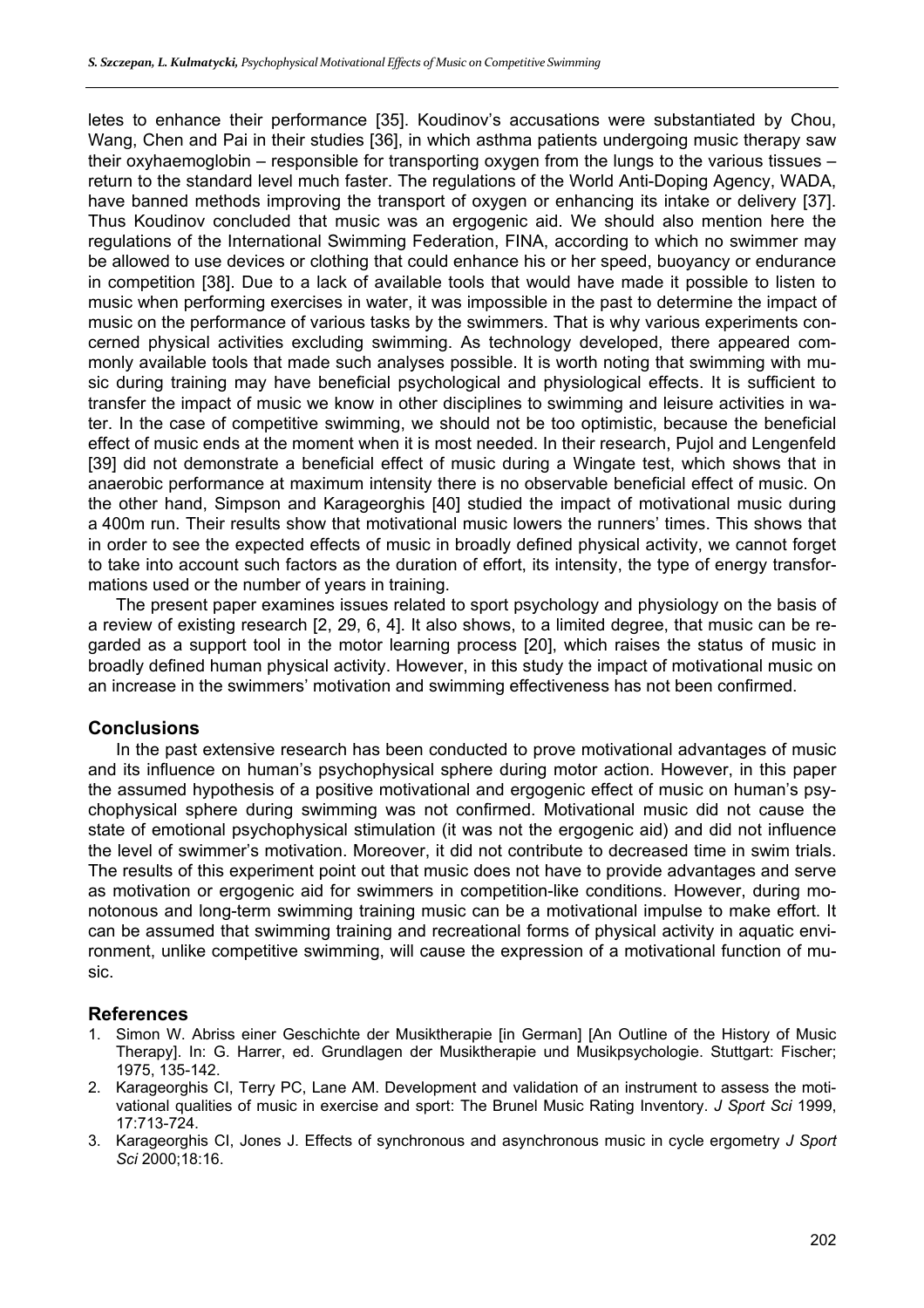- 4. Hewston R, Lane AM, Karageorghis CI, Nevill AM. The effectiveness of music as a strategy to regulate mood. *J Sport Sci* 2005;22:181-182.
- 5. Tenenbaum G, Lidor R, Lavyan N, et al. The effect of music type on running perseverance and coping with effort sensations. *Psychol Sport Exerc* 2004;5:89-109.
- 6. Szabo A, Small A, Leigh M. The effects of slow- and fast-rhythm classical music on progressive cycling to voluntary physical exhaustion. *J Sport Med Phys Fit* 1999;39:220-225.
- 7. Tatarkiewicz W. Historia filozofii. Filozofia starożytna i średniowieczna [in Polish] [A History of Philosophy. Ancient and Medieval History]. vol. 1. Warszawa: Wydawnictwo Naukowe PWN; 2003, 65.
- 8. Maler T. Musik und Ekstate in einer ostafikanischen Medizinmann Praxis [in German] [Music and Ecstasy in East African Medicine Man Practice]. In: Willms H, ed. *Musik und Entspannung [Music and Relaxation].* Stuttgart, New York: Fischer; 1977, 29-45.
- 9. Dotoit CL. Music Movement Therapy. London: The Dalcroze Society (Inc.); 1980, 46.
- 10. Jaques-Dalcroze E. Rhythm Music & Education. London: The Dalcroze Society (Inc).; 1980, 36, 64, 91.
- 11. Kronenberger M. Rytmika: rytm, ruch, muzyka, estetyka, kształcenie, wychowanie, profilaktyka, terapia, taniec, teatr [in Polish] [Eurhythmics: rhythm, movement, music, aesthetics, education, upbringing, prevention, therapy, dance, theatre]. Łódź: Global Enterprises; 2006, 77-82.
- 12. Janiszewski M. Muzykoterapia aktywna [in Polish] [Active Music Therapy]. Warszawa Łódź: Akademia Muzyczna w Łodzi – PWN; 1993, 36.
- 13. Blair D, The Basis of Music Therapy. *Br J Music Ther* 1983;14(3):2-5.
- 14. Galińska E. Ocena niektórych aspektów efektywności metody portretu muzycznego na tle analogicznych metod psychoterapii nerwic [in Polish] [An assessment of selected aspects of the effectiveness of the musical portrait method in comparison with analogous methods used in psychotherapy of neuroses]. *Psychoterapia* 1994;(4):49-60.
- 15. Strzyżewski S. Proces kształcenia i wychowania w kulturze fizycznej [in Polish] [Education and Upbringing in Physical Culture]. Warszawa: WSiP; 1996.
- 16. Okoń K. Ruch w rytmie twórcza metoda gimnastyki rytmicznej M i A Kniesów [in Polish] [Movement in Rhythm – M. and A. Kniees' Creative Method of Rhythmic Gymnastics]. *Lider* 2002;1:131.
- 17. Kubinowska D. Edukacja taneczna wg metody Labana [in Polish] [Dance education according to Laban's method]. *Kultura Fizyczna* 1996;9-10: 29-32.
- 18. Olszewska I. Praca szkolna K. Orffa w zakresie wychowania przez ruch [in Polish] [C. Orff's School Work and education through movement]. *Kultura Fizyczna* 1985; 7-8:13-16
- 19. Tomaszek-Plewa H. Rola muzyki w edukacji i wychowaniu. [in Polish] [The role of music in education and upbringing]. In: *Ruch, Muzyka, Taniec.* Wrocław; 2001, 77-79.
- 20. Starosta W. Odświeżanie i budzenie wrażeń kinestetycznych Nowa metoda doskonalenia techniki sportowej [in Polish] [Refreshment and arousal of kinaesthetic sensations – a new method of improving technique in sport]. *Trening* 1997;2:41-46.
- 21. Costa-Giomi E. The effects of three years of piano instruction on children's cognitive development*. Journal of Research in Music Education* 1999; 47(3):198-212.
- 22. Pietschnig J, Voracek M, Formann A. Mozart effect–Shmozart effect: A meta-analysis. *Intelligence* 2010; 38(3):314-323.
- 23. Rauscher F, Shaw G, Ky C. Music and spatial task performance. *Nature* 1993;365:611-611.
- 24. Karageorghis CI, Terry PC. The magic of music in movement. *Sport and Medicine Today* 2001;5:38-41.
- 25. Ryguła I. Proces Badawczy w naukach o sporcie [in Polish] [Process Research in the science of sport]. Katowice: AWF, 2003.
- 26. Widerszal-Bazyl M. Kwestionariusz do mierzenia motywu osiągnięć [in Polish] [A questionnaire for measuring motivation behind achievements]. *Przegląd Psychologiczny* 1978;21:2.
- 27. Czajkowski Z. Motywacja w działalności sportowej [in Polish] [Motivation in Sport]. Katowice: Wojewódzka Federacja Sportu; 1987, 4.
- 28. Corder GW, Foreman DI, Nonparametric Statistics for Non-Statisticians: A Step-by-Step Approach. Wiley: Hoboken (NJ); 2009.
- 29. North AC, Hargreaves DJ. The musical milieu: Studies of listening in everyday life. *The Psychologist* 1997;10:309-312.
- 30. Rakowski M. Sportowy trening pływacki [in Polish] Competitive Swimming Training. London: M. Rakowski M; 2010, 28-29.
- 31. Szmedra L, Bacharach DW. Effect of music on perceived exertion, plasma lactate, norepinephrine and cardiovascular hemodynamics during treadmill running. *Int J Sport Med* 1998; 19:32-37.
- 32. Karageorghis CI, Jones L, Low D. Relationship between exercise heart rate and music tempo preference. *Res Q Exerc Sport* 2006;26:240-250.
- 33. Koudinov AR. Doping by the pool? *The Doping Journal* 2004;1(1).